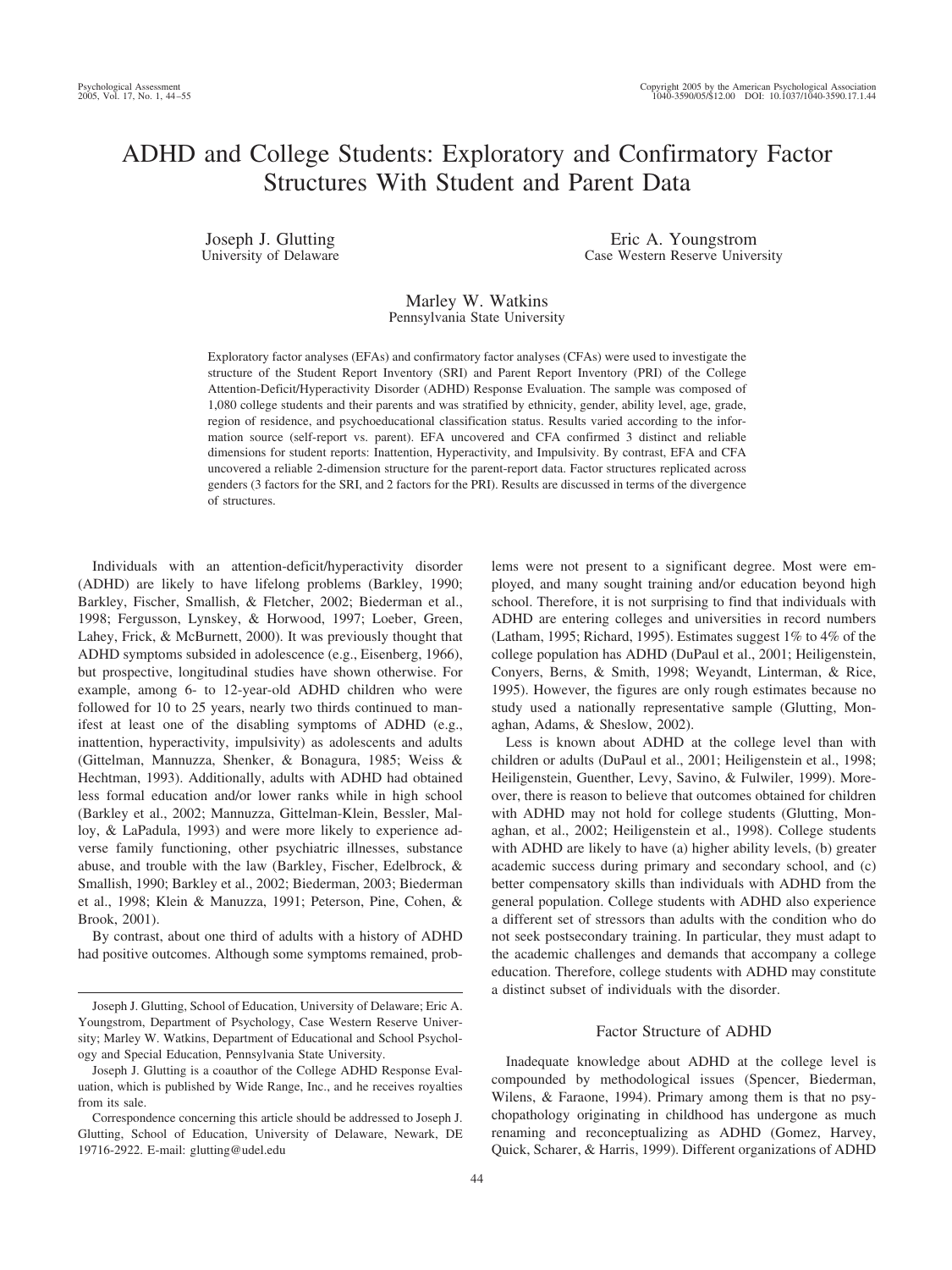symptoms can be found in each of the last three revisions of the *Diagnostic and Statistical Manual of Mental Disorders* (*DSM*) of the American Psychiatric Association. Beginning with the third edition of the *DSM* (*DSM–III*; American Psychiatric Association, 1980), ADHD was theorized to include three interrelated factors: Inattention, Hyperactivity, and Impulsivity. Later, the factors were believed to be so interrelated that the revised edition of the *DSM– III* (*DSM–III–R*; American Psychiatric Association, 1987) collapsed ADHD to a single dimension. The most recent revision of the *DSM*, the fourth edition (*DSM–IV*; American Psychiatric Association, 1994), portrays ADHD as containing two dimensions (Inattention and Hyperactivity/Impulsivity), with elevated performance on both dimensions indicating the presence of a combined ADHD type.

Changes in the *DSM–IV*'s definition were partially the result of factor analyses of teacher, parent, and clinician ratings of ADHD (Frick et al., 1994; Lahey et al., 1994; McBurnett, Lahey, & Pfiffner, 1993). A substantial number of factor analyses supported a two-factor structure for both clinic-referred and communitybased samples of children (Bauermeister, Alegria, Bird, Robio-Stipec, & Canino, 1992; Burns et al., 1997; Collett, Crowley, Gimpel, & Greenson, 2000; DuPaul, 1991; Holland, Gimpel, & Merrell, 1998; Lahey et al., 1994; Molina, Smith, & Pelham, 2001; Pelham, Gnagy, Greenslade, & Milich, 1992; Wolraich, Hannah, Pinnock, Baumgaertel, & Brown, 1996). By contrast, a smaller number of studies obtained a three-factor structure that conformed to the *DSM–III* model of ADHD, that is, Inattention, Hyperactivity, and Impulsivity (Gomez et al., 1999; Pillow, Pelham, Hoza, Molina, & Stulz, 1998).

## Factor Structure of ADHD at the College Level

The above investigations focused on children. As a result, each relied on either teacher or parent ratings and did not incorporate self-reports because of age limitations that could affect the ability of children to comprehend the nature of their problems and/or reasons for the assessment (Edelbrock, 1988; McDermott, 1986). Furthermore, with only a few exceptions (Holland et al., 1998; Molina et al., 2001; Pillow et al., 1998), the factor analyses relied on orthogonal (i.e., uncorrelated) rotations even though it is recognized that ADHD dimensions correlate substantially (DuPaul, 1991; Pelham et al., 1992; Pillow et al., 1998).

It is interesting that, despite an upsurge of ADHD on college campuses, only three studies examined the factor structure of ADHD among postsecondary students. DuPaul et al.'s (2001) notable study sampled 799 undergraduates from the United States. Dependent variables were self-report data and comprised students' responses to 24 items, 18 of which were taken from the 18 ADHD criteria in the *DSM–IV*. An exploratory factor analysis (EFA) with oblique rotation uncovered a two-factor structure corresponding to the ADHD organization in the *DSM–IV*. The structure replicated across genders and for undergraduates from New Zealand (*n* 213). However, it did not hold for older students from Italy (*n* 197), where four factors were obtained. In the second investigation, Smith and Johnson (1998) used self-report data from 1,524 students. Items comprised the 18 ADHD criteria in the *DSM–IV*. Both an EFA and a confirmatory factor analysis (CFA) supported the two-factor structure in the *DSM–IV*, with the structures replicating across genders. Most recently, Span, Earleywine, and Strybel (2002) used self-reports, and a CFA was completed with a sample of 262 undergraduates. The CFA was then repeated with a second sample of 237 students. In this study, too, items came from the 18 ADHD criteria in the *DSM–IV*. Each analysis supported a three-factor structure similar to the one found in the *DSM–III*.

The present study further tests assumptions underlying the assessment of ADHD at the college level. The investigation expands understanding in three ways. First, a basic tenet of assessment is that cross-informant methods are likely to be more encompassing and accurate (Achenbach, McConaughy, & Howell, 1987; Meyer et al., 2001). Therefore, the current study uses student self-report data as well as parent-report data to increase the ecological validity of outcomes. Second, no prior study used either EFA or CFA with parent data. Third, the current investigation goes well beyond criteria in the *DSM–IV* and includes 44 items in the student self-report measure and 30 items in the parent-report measure.

## Method

#### *Measures*

Methods exist for the assessment of ADHD with adults. The earliest was the Wender Utah Rating Scale (WURS), which attempts to establish the presence of ADHD by having adults describe their own behavior as children (Wender, 1995; Wender, Reimherr, & Wood, 1981). Some normative data are available, and WURS scores were able to distinguish adults with ADHD from normal controls and individuals with agitated depression (Wender, 1995). Despite its value in promoting the study of ADHD in adulthood, the WURS has been criticized because of its (a) association with older (*DSM–III*) criteria for ADHD and (b) inclusion of symptoms such as "hot temper" and "stress intolerance" that may confound ADHD with other adult conditions and opposition defiance disorder (Conners et al., 1999; Kane, Mikalac, Benjamin, & Barkley, 1990). Two other tools for assessing ADHD in adults include Conners' Adult ADHD Rating Scales (Conners, Erhardt, & Sparrow, 1999) and the Brown Attention-Deficit Disorders Scales (Brown, 1996). Although useful, these instruments were not designed specifically for college students.

All data in the present investigation come from the standardization sample of the College ADHD Response Evaluation (CARE; Glutting, Sheslow, & Adams, 2002). The CARE can be used for two purposes, depending on an examiner's background and training. Its primary use is by postsecondary disability service providers, whose background may not be in assessment. For these professionals, the CARE can be applied for screening purposes to identify college students who are at risk for ADHD. Alternatively, examiners with appropriate training can use the CARE as part of a comprehensive ADHD assessment.

The CARE encourages consensual validity because its assessments include conormed student and parent measures: the Student Response Inventory (SRI) and the Parent Response Inventory (PRI). Results may be interpreted with reference to general national norms for college students or to gender-specific norms. Each instrument is described below.

*SRI.* The SRI is a 44-item self-rating scale; 18 items come directly from criteria in the *DSM–IV*. The SRI is relatively brief, taking less than 10 min to complete.

A problem can occur when item development is limited to criteria found in popular classification systems, such the *DSM–IV* (Kline, 1988; McDermott, 1994). Criteria (i.e., items) changed with each successive revision of the *DSM*. Furthermore, the *DSM–IV* criteria have been criticized for not being developmentally sensitive to variations that take place with ADHD among adolescents and adults (Barkley, 1998). The SRI, by contrast, goes beyond the *DSM–IV* and includes a variety of age-appropriate correlates of ADHD. Item development was heavily influenced by mental health professionals experienced in working with ADHD students at the college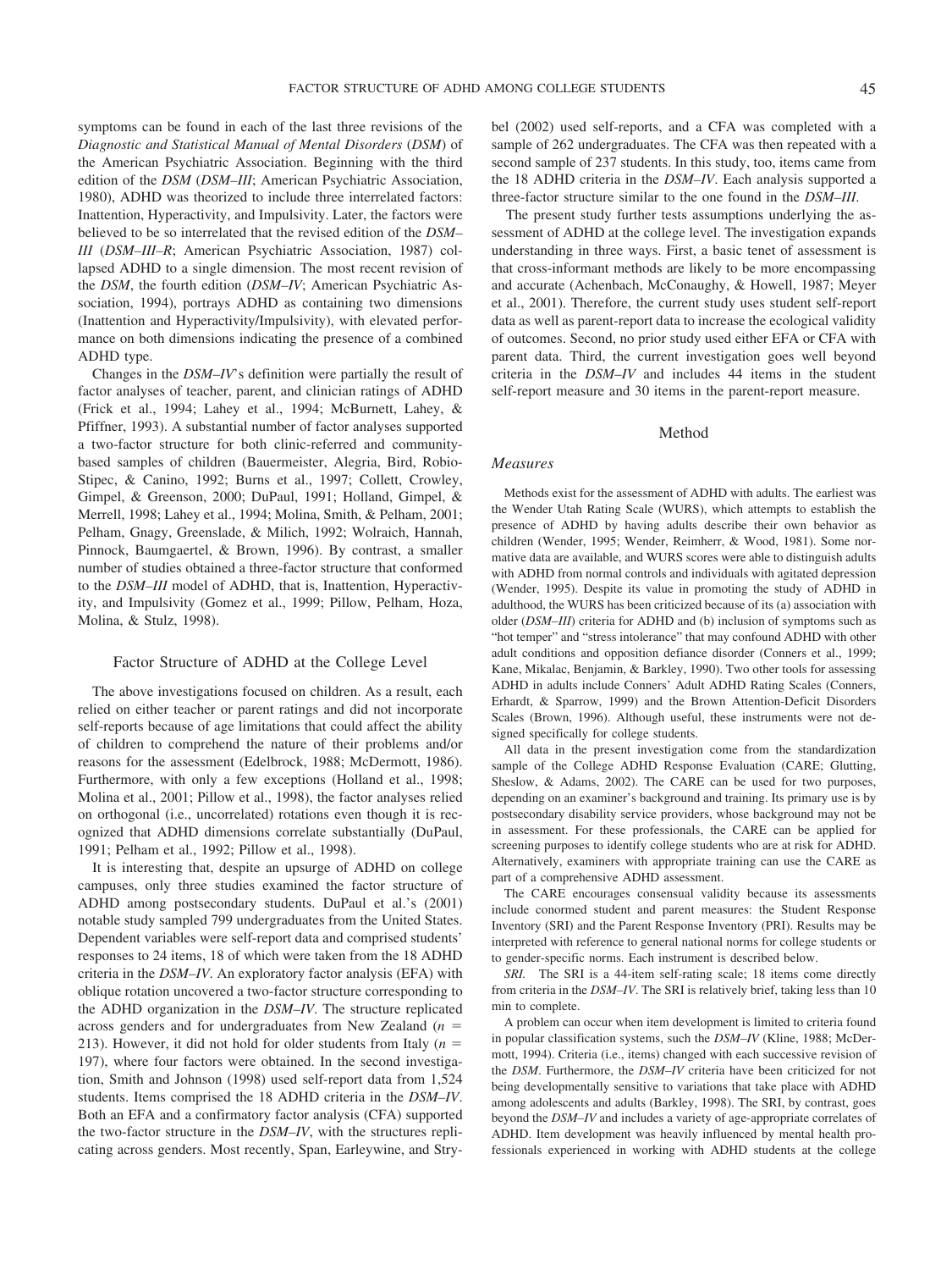level. Postsecondary disability service providers, college counselors, psychologists, and psychiatrists with appropriate knowledge and background were interviewed and asked to write items. Results were then obtained from an EFA conducted during item tryout  $(N = 680)$ . The SRI item pool was finalized only after mental health professionals reviewed the EFA output and agreed about the types of phenomena they thought were important to the diagnosis and treatment of ADHD at the postsecondary level.

Overuse of negative statements is another disadvantage of many ADHD measures. Seeing only negatively worded items, students may assume they are expected to find something wrong with themselves. The CARE was constructed to balance negatively worded items with positively worded items that reduce bias. Twenty-two percent of the SRI's items are positively worded, and the remaining 78% are negatively worded. Furthermore, although it is essential to learn whether college students have ADHD, it is equally important to understand the circumstances and settings in which problems take place. Contextual knowledge of how, when, and where ADHD phenomena occur can provide valuable insights for tailoring interventions (Danforth, Barkley, & Stokes, 1991; Shapiro & Skinner, 1990; Waschbusch, Kipp, & Pelham, 1998). Consequently, 48% of the SRI's items are couched in specific contexts related to college life. Settings used by the SRI include studying and doing homework, sitting through lectures, answering questions, taking notes, taking exams, completing class assignments, keeping (or not keeping) a daily calendar, writing (or not writing) down assignments, remembering to bring pencils or pens to class, watching TV, interacting during mealtimes, and engaging in leisure activities.

For each item, students indicate whether they agree, disagree, or are undecided about how an item's content applies to their day-to-day life. This format differs from that in some ADHD measures, in which symptoms are rated by 4-point scaling (e.g., *not at all*, *just a little*, *pretty much*, *very much*). The SRI's use of a neutral or middle-point alternative is consistent with findings that forced-choice systems (e.g., 4-, 6-, or 8-point ratings) result in less response discrimination on personality measures, with raters systematically collapsing the two middle alternatives into a single neutral category (Glutting & Oakland, 1993; McKelvie, 1978; Tseng, 1983). Attempts to attain precision by adding a large number of options with a neutral alternative (e.g., 5-point scaling) can also lead to inaccurate responses (McDermott, 1986). This situation arises when raters do not make subtle choices imposed by the item format (e.g., differentiating between the gradations *strongly agree* and *agree*). Likert scaling was attempted with the CARE, but the methodology was abandoned when item-tryout analyses revealed that approximately 10% of respondents failed to use all five points.

*PRI.* The majority of postsecondary students with ADHD are referred because of difficulties in attention, concentration, and behavioral regulation. These very same problems might also affect their responses to questionnaires. Compounding the problem of response distortion is the fact that ADHD students have been found to underreport key symptoms (Fischer, Barkley, Fletcher, & Smallish, 1993; Hinshaw, Henker, & Whalen, 1984; Youngstrom, Loeber, & Stouthamer-Loeber, 1999). The net effect is that an ADHD assessment that relies solely on self-reports runs certain risks and may under- or overreport clinically important phenomena. Therefore, following well-established findings in the child psychopathology literature (Achenbach et al., 1987; Bird, Gould, & Staghezza, 1992; Loeber, Green, Lahey, & Stouthamer-Loeber, 1989), we hypothesized that parent ratings might be as effective as, if not more accurate and predictive than, the self-ratings of college students.

The PRI was developed to supplement and enhance data supplied by students on the SRI. The PRI is an objective rating scale completed by a student's parent. It contains 30 items, 18 of which come directly from ADHD criteria in the *DSM–IV*. The PRI takes 5 to 10 min to complete and uses the same item format as the SRI, with parents indicating whether they agree, disagree, or are undecided about how an item's content applies to their child.

Although the assertion is controversial (Wender, 1995), the *DSM–IV* mandates that ADHD symptoms must be present by age 7 (American Psychiatric Association, 1994). Parents are in a better position to recall the behavior of their offspring as children. Therefore, the PRI asks parents to frame the duration and history of symptoms of their children using the following retrospective framework: "Please give an opinion about what your son/daughter was like when he or she was IN ELEMENTARY SCHOOL (APPROXIMATELY 5– 8-YEARS OLD)." The PRI's use of historical circumstances also helps examiners clarify whether a student's difficulties are persistent or whether they are a reaction to stressful events that took place more recently.

The PRI's initial item pool was developed from input from professionals working with ADHD students at the college level. The PRI avoids problems associated with the overuse of negative wording as well as problems with response sets, because 41% of its items are positively worded and the other 59% are negatively worded. Likewise, 43% of the PRI's items were placed in developmental situations common to the experiences of children (e.g., doing homework, sitting still during meals, completing chores).

## *Diagnostic Validity*

The CARE's manual (Glutting, Sheslow, & Adams, 2002) presents studies that examined external validity. One study evaluated diagnostic validity. It used receiver operator characteristic curves calculated between students with ADHD ( $n = 58$ ) and nonclassified contemporaries ( $n =$ 1,022). To be eligible for placement in the ADHD group, individuals had to have (a) been administered a parent or teacher rating scale during the last 3 years for which the ADHD score was at least 1.5 standard deviations above the national mean (i.e., a score at or above the 92nd percentile), (b) received a clinic or school diagnosis of *DSM–IV* ADHD during high school, (c) received academic services for ADHD during high school (e.g., extra time during examinations, resource room help, note-taking assistance), and (d) been found eligible for continued academic assistance during college by the student disability services unit on their campus.

The receiver operator characteristic analyses were all statistically significant ( $ps < .001$ ). Therefore, areas under the curve (AUCs) were interpreted. Values ranged from .71 to .82 for the SRI and from .77 to .94 for the PRI. The AUC is a measure of effect size. Values between .50 and .59 represent low diagnostic accuracy (i.e., a small effect size), values between .60 and .65 indicate medium accuracy, and values between .66 and 1.00 denote high accuracy (Rice & Harris, 1995). Every AUC for the SRI and for the PRI exceeded the critical value for a large effect size.

A benefit of AUCs is that they are easy to understand. For instance, the lowest (i.e., least accurate) AUC for the CARE was .71. This value means that if a student with ADHD and a student without ADHD were chosen randomly and compared, then 71% of the time college students with ADHD would obtain a higher (i.e., more pathological) score. Therefore, in this one study, results show that the CARE possesses fairly high levels of diagnostic accuracy.

## *Procedure*

A network of postsecondary service providers was used to identify colleges and universities willing to participate in the CARE's standardization. Informed consent procedures were approved by all participating institutions. Students and parents were asked in person to complete the SRI or PRI, and the ratings were obtained either at the time of new student orientations (at most, 2 months prior to the beginning of the fall semester) or when families brought their students to college (the beginning of the fall semester). Respondents were informed that all questionnaires were confidential but not anonymous, so that it would be possible to track students. At the request of participating institutions, response rates were not monitored directly. Nevertheless, the participation rate approximated 35% on the basis of the number of returned questionnaires. Each student completed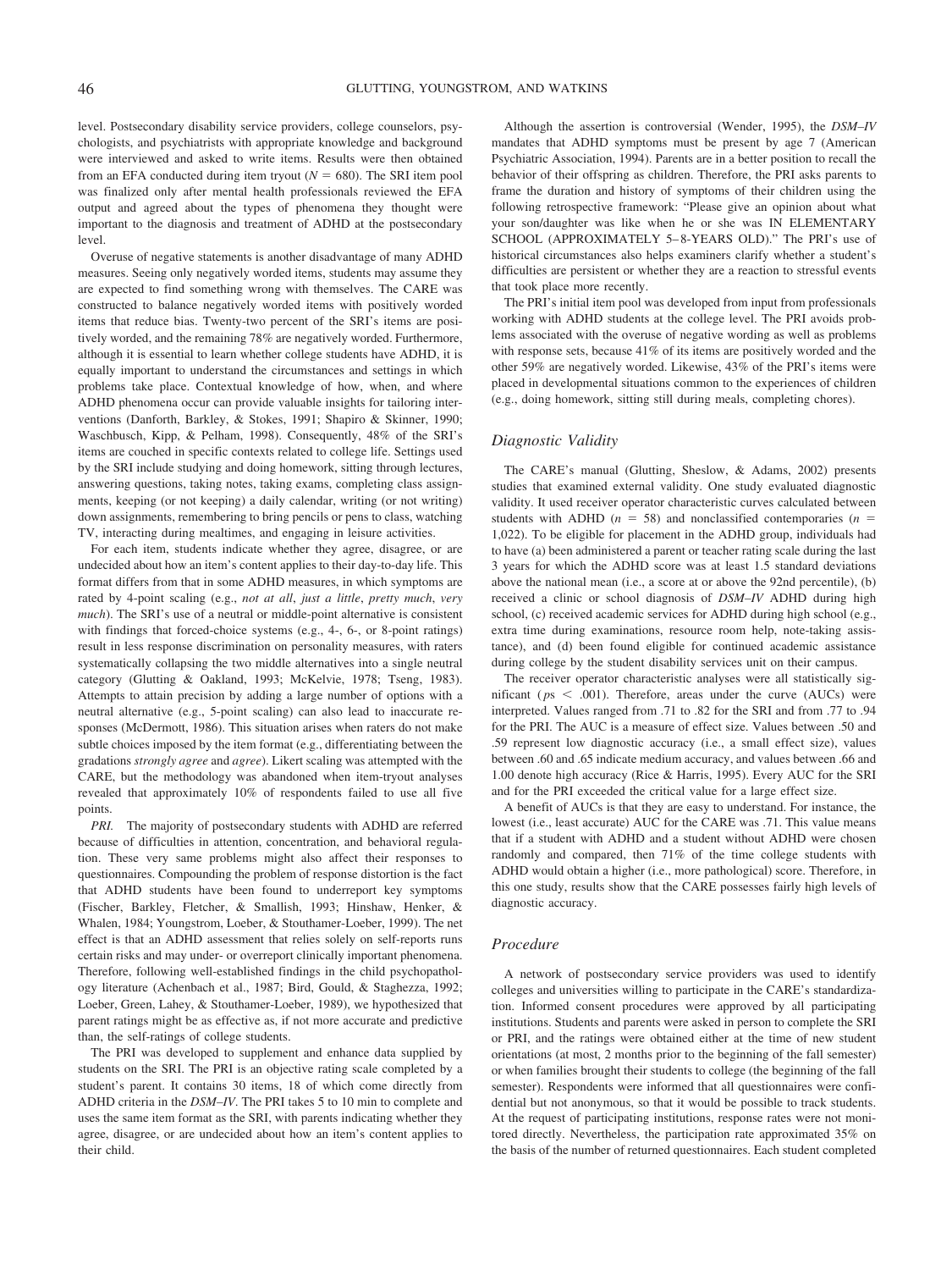the SRI, and one of the parents completed the PRI. Norms were obtained in two stages: 1999 ( $n = 460$ ) and 2000 ( $n = 620$ ). More parents than students returned ratings. Participants were included in the standardization sample only when ratings were obtained from both a student and a corresponding parent. More mothers than fathers completed ratings.

#### *Sample*

Most individuals with ADHD are identified with the disorder prior to late adolescence (Barkley, 1998; Robin, 1998). Consequently, the CARE's standardization sample was intentionally confined to freshmen so that its norms would be sensitive to the postsecondary age at which students are most likely to seek ADHD services. The sample ranged from 17 through 22 years of age. The average age was 18.7 years  $(SD = 0.7$  years).

The CARE's standardization model explicitly accounted for age, ethnicity, gender, and ability level. Geographic region and classification status (i.e., the presence or absence of ADHD) were not explicit stratification variables, but they were monitored. Geographic region was not included as a stratification variable because a college's location can be independent of student origin. The sample included students enrolled in degree programs at colleges and universities on the Northeast, Mid-Atlantic, Northwest, and Southwest corridors of the United States. No colleges or universities took part from the South. Nevertheless, families (students and parents) came from 38 states, including the southern states of Florida, Georgia, Kentucky, Louisiana, North Carolina, South Carolina, and Tennessee.

With respect to classification status,  $5.5\%$  ( $n = 58$ ) of the students had been previously diagnosed with ADHD, and another  $3.6\%$  ( $n = 39$ ) reported having a learning disability (LD). Participants were placed in the ADHD cohort according to the procedure described earlier. Placement in the LD category was less formal and occurred when student and parent reports both agreed that the student had a history of LD.

Weighting was used to stratify the CARE's sample according to three variables: gender, ethnicity, and ability level. Slightly more women (53.8%) than men (46.2%) attend postsecondary programs (Barbett & Korb, 1997). Nevertheless, the CARE's standardization sample was weighted to equivalence on gender. Five categories of race– ethnicity served as strata (i.e., Anglo, Black, Hispanic, Asian, and other). Weighting for race– ethnicity was based on demographic data available from the National Center for Educational Statistics Fall Enrollment Survey for students attending 4-year colleges and universities throughout the United States (Barbett & Korb, 1997).

The *Guide to the Assessment of Test Session Behavior for the WISC–III and WIAT* (GATSB; Glutting & Oakland, 1993) is an observation system that was conormed with the standardization sample of the Wechsler Intelligence Scale—Third Edition (WISC–III; Wechsler, 1991). The GATSB provides a factor-based inattentiveness scale, and it showed a meaningful relationship with ability level (average  $r = .21$  to the WISC–III full scale IQ). Of greater note is that, during development, IQ was the most important stratification variable affecting GATSB ratings of inattentiveness (Glutting & Oakland, 1993). Therefore, in light of this information and the fact that colleges explicitly select on the basis of SAT scores, ability level constituted a critical stratification variable for the CARE.

Weighting on ability level was based on data from the Educational Testing Service for the SAT for the years corresponding to the CARE's standardization (College Board, 2000). Respective means and standard deviations for the standardization sample versus the national average were as follows: composite SAT total score ( $M = 522$ ,  $SD = 66$ , vs.  $M = 522$ ,  $SD = 111$ , SAT Verbal scale score ( $M = 517$ ,  $SD = 72$ , vs.  $M = 520$ ,  $SD = 110$ ), and SAT Quantitative scale score ( $M = 527$ ,  $SD = 77$ , vs.  $M =$ 524,  $SD = 112$ ). The comparisons reveal that, with the exception of mild range restrictions, mean ability levels for the sample corresponded to their national values.

#### *Data Analyses*

The standardization data were randomly divided into two subsamples. One sample had 539 participants, and the other had 540 (1 participant had missing data). The two samples were essentially equivalent in terms of gender, ethnicity, SAT total, and scores on all the parcels (all  $ps > .10$ , two-tailed). A coin toss determined which sample was used for the EFA versus the CFA. The sample of 540 was used for the EFA of the SRI and the CFA of the PRI, and the sample of 539 was used to cross-validate the results of the EFA on the SRI as well as to perform the initial EFA of the PRI.

*Item factoring versus miniscales.* Outcomes can be inaccurate or unreplicable when EFAs directly analyze item scores (Gorsuch, 1997). In fact, the problem is so severe that some measurement authorities recommend against direct item factoring (e.g., Nunnally & Bernstein, 1994). Multiple procedures have been advanced to overcome the limitations of exploratory item factoring. Among the methods are nonlinear factor analysis (Steinberg & Jorgensen, 1996), the application of CFA in an exploratory manner (Muthen & Muthen, 1998), and the collapsing of items into miniscales (Gorsuch, 1983, p. 294; see also Fabrigar, Wegener, MacCallum, & Strahan, 1999; Jöreskog, 1993). Researchers achieve miniscale analysis by adding several item scores together into meaningful groupings that produce larger variances, which alleviates problems associated with the constricted variances in item scores (Gorsuch, 1997; Zwick, 1987). Thereafter, traditional methods of EFA are applied. An advantage of the miniscale approach is that CFA can be used as an independent, secondstage strategy to support or disconfirm results from the EFAs. This cannot be done when CFA is first used in an exploratory manner.

EFA performed on the entire sample with item-level data suggested a three-factor solution with the SRI and a two-factor solution with the PRI (on the basis of Cattell's, 1966, scree test and the minimum average partials method). Items loading on a particular factor during the first-stage, directitem EFA of the SRI and PRI served as the basis for forming miniscales. Because item scores in the SRI and PRI range from 0 to 2 ( $2 = agree, 1 =$ *undecided*, and  $0 = disagree$ ), miniscales were constructed in groups of three to four items so that score ranges in each miniscale would vary from 0 to 6–8 points. (Gorsuch, 1983, recommended that one form miniscales by grouping items so that the minimum score range varies from  $0$  to  $4 - 6$ points.) Thus, placement of items in miniscales was based on results from direct item factoring and was not influenced by a priori theoretical expectations, which is a common drawback to miniscale factoring (Zwick, 1987). In addition, each miniscale was constructed so items possessing high endorsement rates (i.e., item difficulties [*p* values]) were included in the same miniscale as items possessing low *p* values. Thereby, difficulty levels were approximately equal across all miniscales, and the procedure decreased the probability of the EFAs identifying difficulty factors—the most common problem in item factoring (Gorsuch, 1997; Nunnally & Bernstein, 1994; Zwick, 1987). Simultaneously, the procedure prevented the placement of several higher loading (i.e., stronger) items from the direct item factoring together with a lower loading (weaker) item. Because two different empirical criteria— endorsement rates and item factor loadings dictated the composition of miniscales, it was possible for these scales to form contrary to theory. Thus, the factor analyses provided a test of whether the data conformed to prevailing theoretical models of ADHD.

*Determining the number of factors.* The utility of each EFA solution was evaluated against the following criteria for factor retention: The accepted configuration (a) accounted for 50% or more of the total variance, (b) satisfied Cattell's (1966) scree test, (c) met the requirements of Glorfeld's (1995) extension of parallel analysis (PA), and (d) showed the lowest minimum average partial correlation (MAP). PA was developed by Horn (1965) and compares obtained eigenvalues against those generated from random data. Components were kept when their eigenvalues were larger than those from the 95th percentile in multiple simulations using random data. MAP was introduced by Velicer (1976) and examines off-diagonal partial correlations. The average of these correlations is calculated, and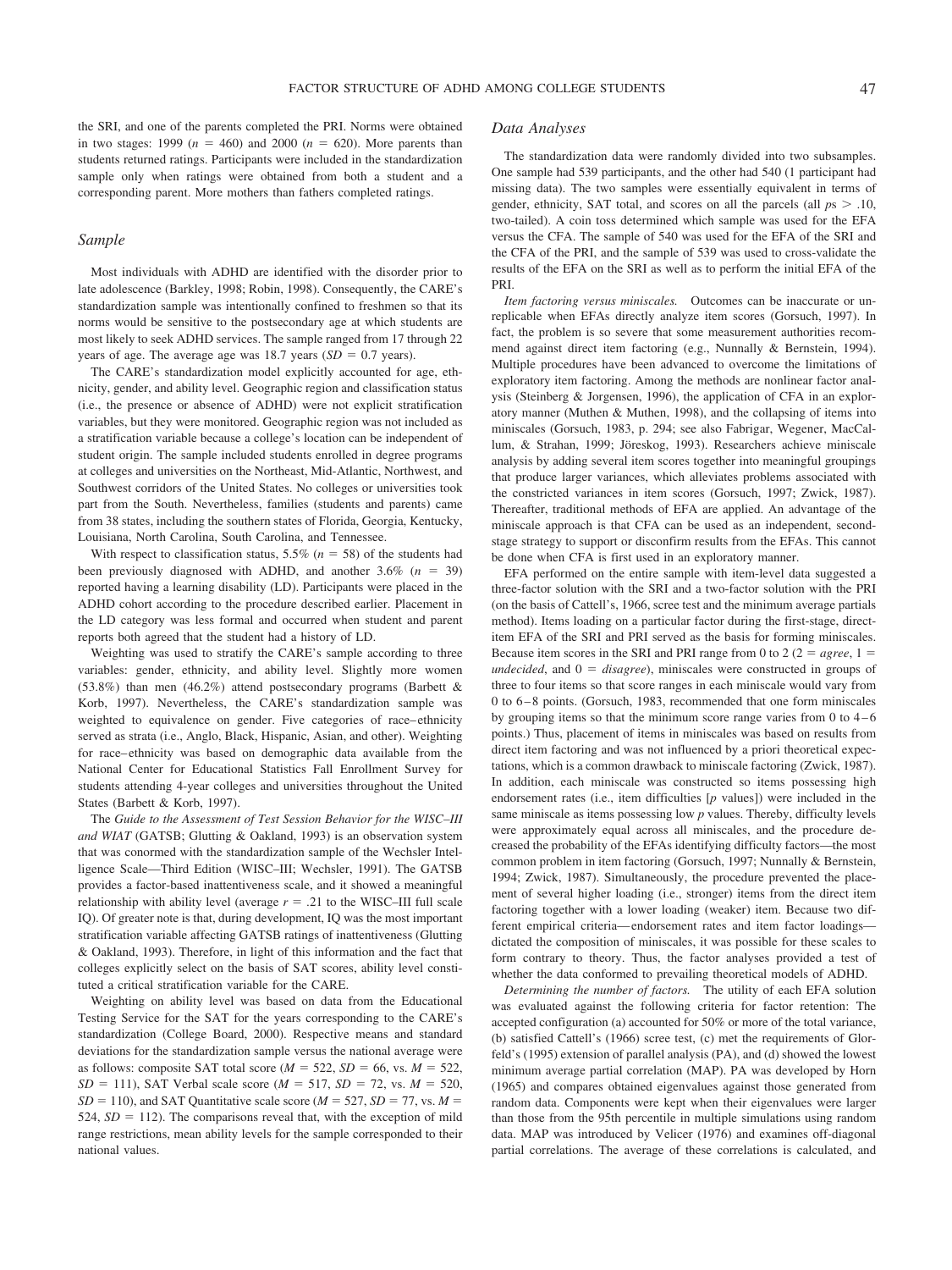components are retained when the averaged square partial correlation reaches its lowest value. Results from several studies demonstrate that MAP and PA methods provide the two best criteria for determining the correct number of factors to accept (Buja & Eyuboglu, 1992; Glorfeld, 1995; Velicer, Eaton, & Fava, 2000; Zwick & Velicer, 1986).

#### Results

## *Comparison of the Two Subsamples*

Results are presented separately for the SRI and the PRI. Several types of factor extraction (principal-axis factoring, maximum likelihood) and rotation (varimax, direct oblimin) were used during EFAs with the SRI and PRI. Results were essentially equivalent. To save space, EFA findings are limited to results from the miniscale analysis completed via principal axis factor analysis with promax rotation. This system provided the most parsimonious coverage of the data and had the added benefit of supplying correlations among the retained factors. EFA findings for each instrument (SRI, PRI) are followed by CFA results, also completed with miniscales.

## *EFA of the SRI*

The miniscales analysis revealed that a three-factor solution for the SRI was best. MAP and scree criteria both suggested that three factors be retained for rotation, but PA suggested a two-factor solution. This pattern of results suggests that a three-factor solution is likely if the results appear interpretable. The three retained factors accounted for 60.9% of the total variance in the SRI. Table 1 displays the rotated pattern matrix for these three factors. The third column of Table 1 shows endorsement rates (i.e., *p* values) for the miniscales entering the analysis. The *p* values were balanced across miniscales expected to load on a particular factor; thus, the placement of items within a miniscale was not affected by theoretical bias. Table 1 reveals that every miniscale showed only one salient pattern coefficient (i.e., at least .40).

Each of the three factors was interpreted according to the magnitude and meaning of its salient pattern coefficients. The first factor was characterized by items describing low levels of vigilance, alertness, and sustained attention along with high levels of distractibility. Consequently, the first factor was named Inattentiveness. The second factor was defined by items describing inappropriate levels of activity, feelings of restlessness, fidgeting, and unnecessary body movements, so this factor was named Hyperactivity. Finally, the third factor suggested a configuration of thoughts and behaviors characterized by the inability to delay or defer gratification, inhibit responses, and wait for instructions before responding. As a result, the third factor was named Impulsivity.

Cronbach's (1951) coefficient alpha was used to estimate internal-consistency reliability for the three factors: .82, .87, and .77 for Inattentiveness, Hyperactivity, and Impulsivity, respectively. Reliabilities were greater than the .70 criterion recommended by leading measurement textbooks (e.g., Allen & Yen, 1979; Thorndike, 1982) and comparable to levels reported for other ADHD scales used with adolescents and adults (cf. Brown, 1996; Conners, Erhardt, & Sparrow, 1999). In addition, we evaluated the relative independence of scores among the SRI's three scales by comparing correlations among the rotated factors as well as examining the correlations among the three scale scores. The highest associations were between the Inattentiveness and Hyperactivity scales and the Hyperactivity and Impulsivity scales (*r*s .47) and indicated that, at a minimum, 76% of the variance in each scale was independent of scores from the other two scales. The Inattentiveness and Impulsivity scales correlated .46.

## *CFA of the SRI*

The three-factor solution indicated by the EFA was crossvalidated on the half of the sample held out from the EFA. The replication sample was also used to test one-factor (all parcels loading onto a general ADHD factor, similar to the *DSM–III–R* model) and a two-factor (Hyperactivity and Impulsivity combined as one factor, and Inattention constituting the second factor, as per *DSM–IV*) model using CFA. This provides a more restrictive test of the SRI's underlying factor structure than does EFA by explicitly modeling the nature of relations among the variables and their hypothesized latent dimensions. Several measures of fit exist for evaluating the quality of CFA models, each developed under a somewhat different theoretical framework and focusing on different components of fit (Browne & Cudeck, 1993; Hu & Bentler, 1995). For this reason, it is generally recommended that multiple measures be considered to highlight different aspects of fit (Tanaka, 1993). Given the well-known problems with chi-square as a stand-alone measure of fit (Hu & Bentler, 1995; Kaplan, 1990), use of this statistic was limited to testing differences among nested models (e.g., one-factor vs. two-factor vs. three-factor model comparisons).

The goodness-of-fit index (GFI), adjusted GFI, Tucker–Lewis index (TLI), comparative fit index (CFI), root-mean-square error of approximation (RMSEA), and parsimony GFI are reported for each model. These four measures generally range between .00 and 1.00, with larger values reflecting better fit. Traditionally, values of .90 or greater are interpreted as evidence of models that fit well (Bentler & Bonett, 1980). However, the more recent literature suggests that better fitting models produce values around .95 (Hu & Bentler, 1995). By contrast, smaller RMSEA values support better fitting models, with values of .05 or less indicating good fit (Browne & Cudeck, 1993). Finally, the Akaike information criterion and expected cross-validation index are two fit indices that indicate the likelihood of the present model replicating on an independent sample of data; for both measures, lower scores indicate better fit. All models were estimated with the software program AMOS (Arbuckle & Wothke, 1999) via maximumlikelihood estimation on covariance matrices derived from standard scores.

Measures of fit for the one-, two-, and three-factor CFA models are presented in Table 2. The three-factor solution fit best, with all three-factor model fit measures exceeding those for the one- and two-factor models. Moreover, there was a statistically significant reduction in chi-square when we moved from the two-factor model to the three-factor model,  $\Delta \chi^2(2) = 274.01$ ,  $p < .001$ , and when we moved from the one-factor model to the two-factor model,  $\Delta \chi^2(1) = 419.96, p < .001$ . Thus, results from the CFA align with those from the EFA analysis to show that the three-factor solution best accounted for the structure and organization of constructs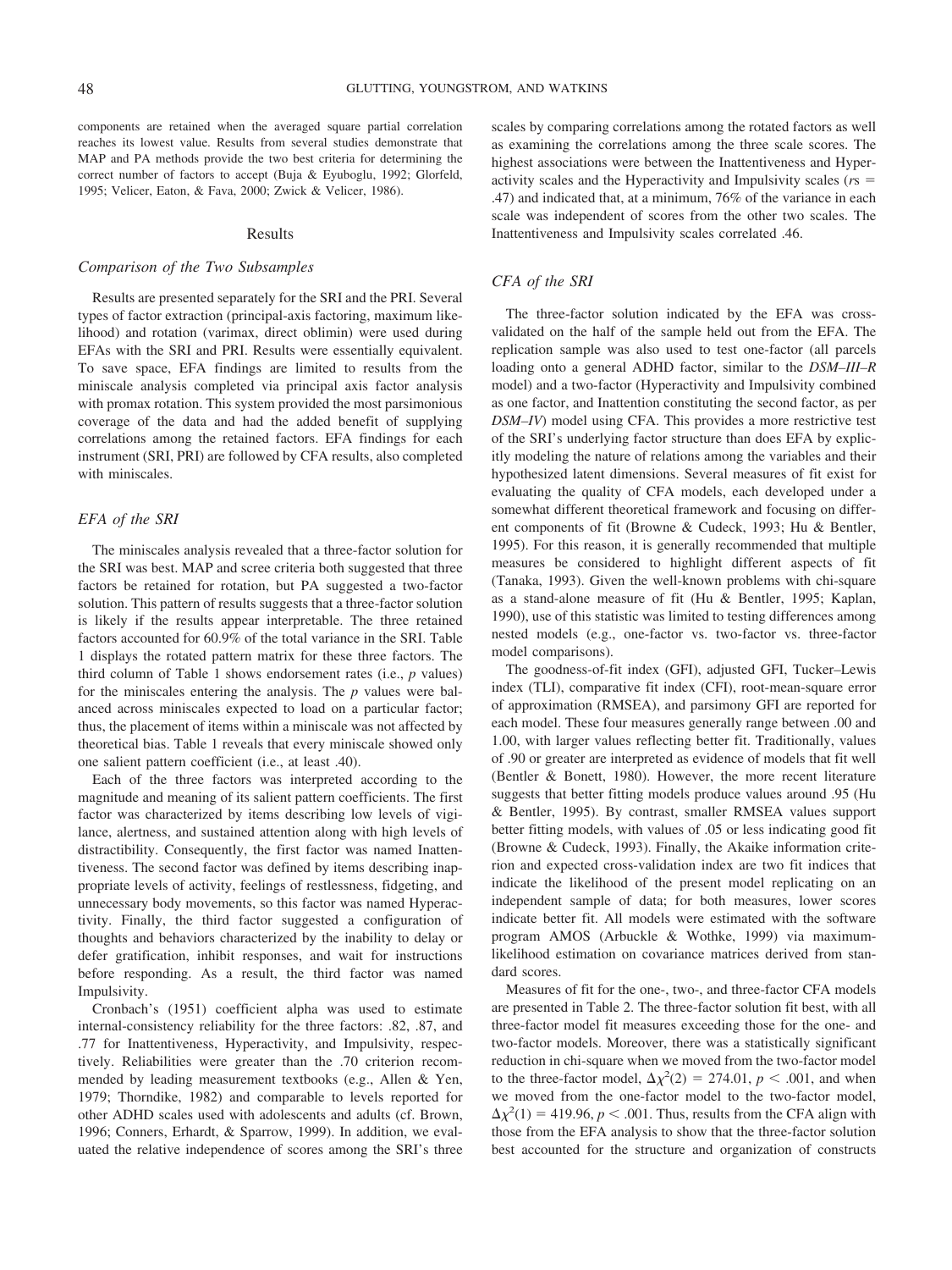| Table 1 |  |                                                                                                     |  |  |  |  |
|---------|--|-----------------------------------------------------------------------------------------------------|--|--|--|--|
|         |  | Promax Pattern Coefficients and Confirmatory Factor Analysis Loadings for Student Report Miniscales |  |  |  |  |

|                  |                                                                                                                                                         | Hypothesized           |                        | Factor loading |                |            |
|------------------|---------------------------------------------------------------------------------------------------------------------------------------------------------|------------------------|------------------------|----------------|----------------|------------|
| Miniscale<br>no. | Items in each miniscale                                                                                                                                 | factor of<br>miniscale | Miniscale<br>$p$ value | $\mathbf{1}$   | $\overline{2}$ | 3          |
| $\mathbf{1}$     | I daydream in class.                                                                                                                                    | Inattentiveness        | .28                    | .69            |                |            |
|                  | I find it difficult staying tuned in with tasks like this questionnaire.<br>I am good at organizing activities. <sup>a</sup>                            |                        |                        | .68            |                |            |
| $\mathfrak{2}$   | I make careless mistakes on homework, exams, and other activities.                                                                                      | Inattentiveness        | .29                    | .52            |                |            |
|                  | I often lose things necessary for school tasks or activities.                                                                                           |                        |                        | .64            |                |            |
|                  | I rush through assignments or projects just to get them done.                                                                                           |                        |                        |                |                |            |
| 3                | I start out doing one thing and end up doing something else.                                                                                            | Inattentiveness        | .29                    | .67            |                |            |
|                  | When oral assignments are given, I write them down correctly. <sup>a</sup>                                                                              |                        |                        | .69            |                |            |
|                  | I notice important details in an assignment. <sup>a</sup>                                                                                               |                        |                        |                |                |            |
| $\overline{4}$   | My class notes are borrowed. <sup>a</sup>                                                                                                               | Inattentiveness        | .29                    | .75            |                |            |
|                  | I avoid, dislike, or am reluctant to engage in school tasks that require sustained                                                                      |                        |                        | .62            |                |            |
|                  | mental effort.                                                                                                                                          |                        |                        |                |                |            |
|                  | I am known for getting things done on time. <sup>a</sup>                                                                                                |                        |                        |                |                |            |
| 5                | I get lost in my thoughts.                                                                                                                              | Inattentiveness        | .29                    | .65            |                |            |
|                  | I am known as someone who can be expected to be "on time." <sup>a</sup>                                                                                 |                        |                        | .70            |                |            |
|                  | I am forgetful in daily activities.                                                                                                                     |                        |                        |                |                |            |
| 6                | I can get down to work easily. <sup>a</sup>                                                                                                             | Inattentiveness        | .29                    | .69            |                |            |
|                  | I find myself borrowing pen, pencil, or paper in class.                                                                                                 |                        |                        | .70            |                |            |
|                  | I rush through assignments or projects just to get them done.                                                                                           |                        |                        |                |                |            |
| $\tau$           | So I do not forget things, I keep a daily calendar or assignment book. <sup>a</sup>                                                                     | Inattentiveness        | .30                    | .68            |                |            |
|                  | I get all of the things done I need to during the week. <sup>a</sup>                                                                                    |                        |                        | .54            |                |            |
|                  | I think things through before deciding.                                                                                                                 |                        |                        |                |                |            |
| 8                | I fidget with my hand or feet and squirm in my seat.                                                                                                    | Hyperactivity          | .45                    |                | .97            |            |
|                  | I have difficulty remaining seated.                                                                                                                     |                        |                        |                | .87            |            |
|                  | When seated some part of me is moving.                                                                                                                  |                        |                        |                |                |            |
| 9                | I move some part of my body while doing seatwork.                                                                                                       | Hyperactivity          | .46                    |                | .80            |            |
|                  | I feel "squirmy."                                                                                                                                       |                        |                        |                | .88            |            |
|                  | I am easily distracted by extraneous stimuli.                                                                                                           |                        |                        |                |                |            |
|                  | "Restless" is a word that describes me.                                                                                                                 |                        |                        |                |                |            |
| 10               | I fiddle with things near where I am standing.                                                                                                          | Hyperactivity          | .45                    |                | .81            |            |
|                  | When watching TV, eating, or studying, I'm moving or fidgeting.                                                                                         |                        |                        |                | .81            |            |
| 11               | It's easy for me to stay seated for a whole class lecture. <sup>a</sup><br>My thoughts race quickly from one thing to the next, and there's no stopping |                        | .26                    |                |                |            |
|                  | them.                                                                                                                                                   | Impulsivity            |                        |                |                | .46<br>.72 |
|                  | I do not seem to listen when spoken to directly.                                                                                                        |                        |                        |                |                |            |
|                  | I have difficulty engaging in leisure time activities.                                                                                                  |                        |                        |                |                |            |
| 12               | I make running commentaries on activities taking place around me.                                                                                       | Impulsivity            | .25                    |                |                | .68        |
|                  | I get into arguments more than other people.                                                                                                            |                        |                        |                |                | .65        |
|                  | I blurt out answers before questions have been completed.                                                                                               |                        |                        |                |                |            |
|                  | I make unusual vocal noises.                                                                                                                            |                        |                        |                |                |            |
| 13               | I am patient when waiting my turn. <sup>a</sup>                                                                                                         | Impulsivity            | .27                    |                |                | .63        |
|                  | I talk out of turn to others.                                                                                                                           |                        |                        |                |                | .65        |
|                  | I interrupt people's conversations or activities.                                                                                                       |                        |                        |                |                |            |
| 14               | I talk excessively.                                                                                                                                     | Impulsivity            | .45                    |                |                | .92        |
|                  | I hum, make noises, or talk too loudly.                                                                                                                 |                        |                        |                |                | .70        |
|                  | I start to answer questions while the other person is still talking.                                                                                    |                        |                        |                |                |            |

*Note.*  $N = 1.079$ , randomly divided into two samples used for principal-axis factoring extraction exploratory factor analysis with promax rotation ( $n =$ 540) and confirmatory factor analysis of the hypothesized structure (*n* 539). Pattern coefficients greater than or equal to .40 are considered salient. Interpretation was simplified through the presentation of only salient coefficients for the exploratory factor analysis. All nonzero loadings from the confirmatory factor analysis model are presented. In the factor loadings, the first coefficient given is the promax pattern coefficient, and the second is the confirmatory factor analysis factor loading. The miniscale *p* value represents the averaged difficulty level of items in the miniscale. Thus, if a miniscale contained three items with *p* values that showed 22% of respondents answered *agree,* 20% of respondents answered *agree,* and 18% of respondents answered *agree*, the *p* value for the miniscale would equal .20 (i.e., [.22 + .20 + .18]/3). Test items from *The College ADHD Response Evaluation (CARE)*, by J. Glutting, D. Sheslow, & W. Adams. Copyright 2002 by Wide Range, Inc. Reproduction of items for test use is prohibited. Reprinted with permission. <sup>a</sup> Questions stated in the affirmative were reverse coded for all analyses—that is, agree (0 points), undecided (1 point), and disagree (2 points).

measured by the SRI. Table 1 presents the standardized factor loadings from the CFA, which are consistently close to the promax pattern coefficients from the other sample.

According to Kline (1998), good measurement models demonstrate moderate to high factor loadings (convergent validity) and factor correlations that are not unreasonably high (less than .85; discriminant validity). In this context, discriminant validity pertains to factor distinctiveness. As can be seen in Table 1, all factor loadings were appreciable, ranging from .59 to .89. In addition, a separate, multigroup CFA found that the three-factor structure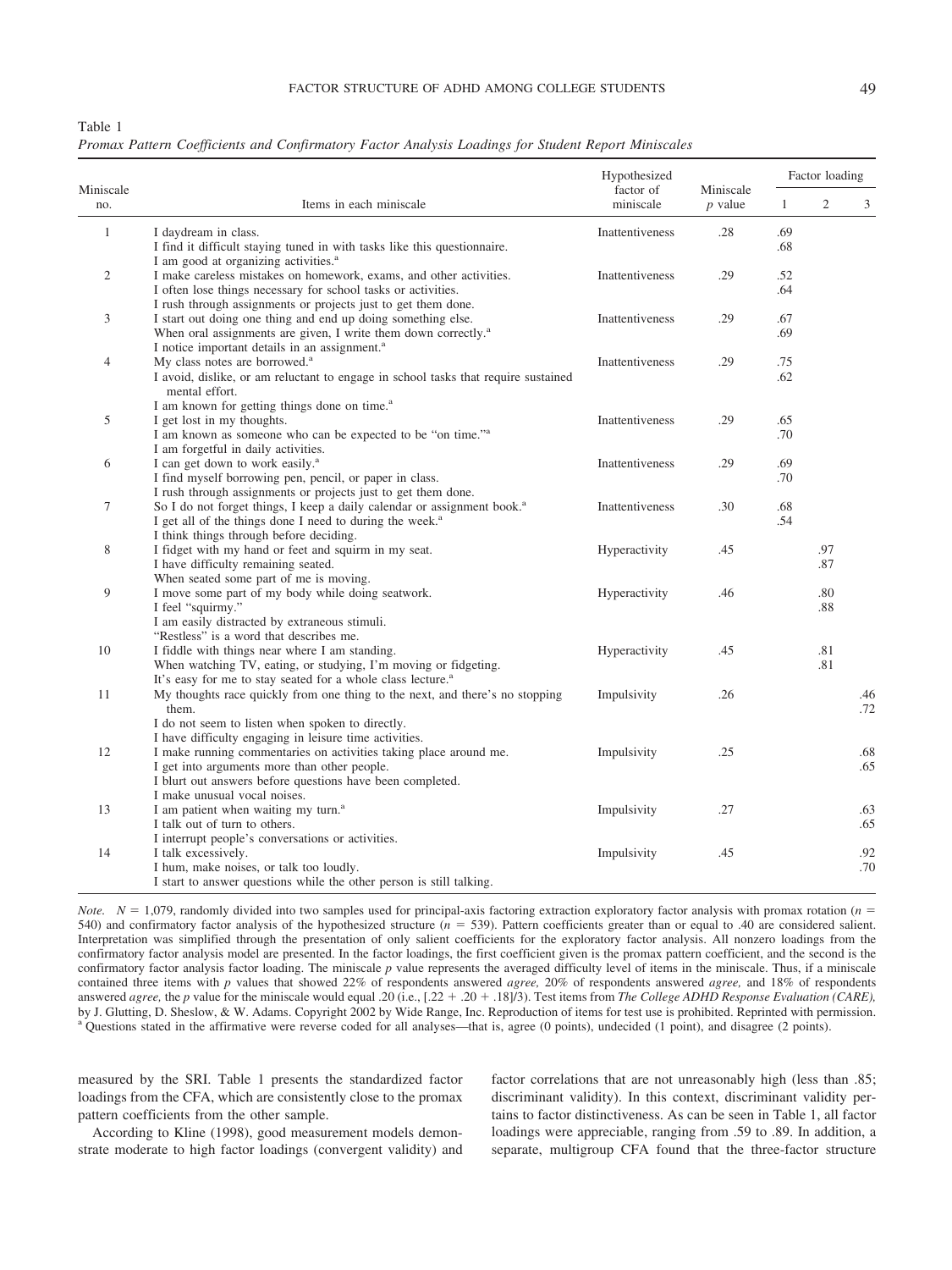| Goodness of fit. | One-factor<br>model | Two-factor<br>model | Three-factor<br>model |  |  |
|------------------|---------------------|---------------------|-----------------------|--|--|
|                  | 77                  | 76                  | 74                    |  |  |
| $\frac{df}{x^2}$ | 921.758             | 501.801             | 227.792               |  |  |
| GFI              | .749                | .858                | .941                  |  |  |
| <b>AGFI</b>      | .658                | .804                | .916                  |  |  |
| TLI              | .682                | .838                | .940                  |  |  |
| <b>CFI</b>       | .731                | .865                | .951                  |  |  |
| <b>RMSEA</b>     | .143                | .102                | .062                  |  |  |
| AIC              | 977.76              | 559.80              | 289.79                |  |  |
| <b>ECVI</b>      | 1.817               | 1.041               | 0.539                 |  |  |

*Note.* The sample used was the cross-validation sample of 539 participants held out of the initial exploratory factor analysis.  $CFA = \text{confirma-}$ tory factor analysis;  $GFI = goodness-of-fit index$ ;  $AGFI = adjusted GFI$ ;  $TLI$  = Tucker–Lewis index; CFI = comparative fit index; RMSEA = root-mean-square error of approximation; AIC = Akaike's information criterion;  $ECVI$  = expected cross-validation index.

replicated across genders:  $\chi^2(189, N = 1,079) = 487.70, \text{ GFI} =$  $.94$ , CFI =  $.95$ , RMSEA =  $.040$ .

## *EFA of the PRI*

The EFAs were repeated for miniscales developed for the PRI using the randomly drawn sample of 539. PA, MAP, and scree criteria strongly indicated that two factors be retained for rotation. Consequently, two factors that accounted for 62.4% of the total variance of the PRI were retained. Because three factors appeared interpretable for the SRI, we also examined a three-factor solution for the PRI. The third factor had an unrotated eigenvalue of only .591, and after rotation only one parcel showed a loading greater than .20 (pattern coefficient  $= .42$ ).

The two retained factors were interpreted according to the size of salient pattern coefficients. Table 3 displays the rotated pattern matrix for the two factors. Every miniscale showed only one salient pattern coefficient. Column 2 in Table 3 lists the specific items loading on each factor. The first dimension was defined by items portraying restless behavior, fidgeting, impatience, interrupting other people, and the inability to inhibit responses. As a result, the factor was termed Hyperactivity/Impulsivity. The second dimension was characterized by items describing poor organization, inability to follow through on instructions, forgetfulness, and low levels of vigilance and sustained attention. Therefore, the factor was named Inattentiveness. Unlike findings for the SRI, the PRI's two-factor solution showed a strong resemblance to the current two-factor model of ADHD in the *DSM–IV*. Internal-consistency reliability estimates for the two factors were .85 and .86, respectively. Furthermore, the relation between the PRI's two factors  $(r = .48$  for the factors, and  $r = .44$  for the two observed scale scores) was moderate and indicated that examiners can interpret the two scores separately because 77% of their variance is independent.

## *CFA of the PRI*

CFA was used to cross-validate the results of the EFA on the sample  $(n = 540)$  held out from the exploratory analyses. CFA

also evaluated the fit of one-factor and three-factor models for the PRI. Measures of fit for the CFA models are presented in Table 4. Preference was clearly indicated for the two-factor solution, with all two-factor model fit measures exceeding those for the onefactor model. Moreover, there was a statistically significant reduction in chi-square when we moved from the one-factor model to the two-factor model,  $\Delta \chi^2(1) = 723.32, p < .001$ . Conversely, there was no significant improvement in fit when we moved from a two- to a three-factor model, and some of the cross-validation indices actually degraded with the more complicated three-factor model. Thus, results from the CFA analysis aligned with those from the EFA analysis to show that a two-factor solution best accounted for the structure and organization of constructs measured by the PRI.

The preferred two-factor model is presented in Table 3, along with its standardized values. As illustrated, all factor loadings were appreciable, ranging from .59 to .83. Last, a multigroup CFA also found that the two-factor structure replicated across genders:  $\Delta \chi^2(89) = 324.84$ , GFI = .94, adjusted GFI = .93, CFI = .95,  $RMSEA = .050$ .

## *Comparison of Student and Parent Reports*

Student and parent reports on the CARE showed moderate correlations. Student and parent Inattentiveness scales correlated .32, and the parent Hyperactivity/Impulsivity scale correlated .28 with the student Impulsivity and .23 with the student Hyperactivity scale (all  $ps < .0005$ , two-tailed). Contrary to previous findings with younger samples, the college students actually reported significantly higher levels of concerns than did their parents. Using paired *t* tests to compare the average item score for parents versus students, we found that students reported more concerns about inattentiveness (student  $M = 0.42$  vs. 0.24 for parents),  $t(1079) =$ 15.70,  $p < .0005$ . Similarly, the student means for Hyperactivity  $(M = 0.70)$  and Impulsivity  $(M = 0.35)$  were both significantly higher than the parent report of hyperactive and impulsive symptoms  $(M = 0.25)$ ,  $t s(1079) = 25.58$  and 8.88, respectively.

### Discussion

The present study evaluated construct (factorial) validity for ADHD ratings obtained at the college level. Both student and parent reports were examined. Two earlier investigations found ADHD factors among college students that corresponded to the *DSM–IV*'s organization: (a) Inattentiveness and (b) Hyperactivity/ Impulsivity (DuPaul et al., 2001; Smith & Johnson, 1998). By contrast, a third study found a three-factor solution analogous to the one offered in the *DSM–III*: (a) Inattentiveness, (b) Hyperactivity, and (c) Impulsivity (Span et al., 2002). All three prior studies used student self-reports.

In the present study, parent-reported symptoms aligned well with the *DSM–IV*'s organization. An EFA using a random draw of half of the sample uncovered two factors: Inattention and Hyperactivity/Impulsivity. This structure was supported through CFA on the other half of the sample, and the factors replicated by gender. Reliability estimates for the two parent-report factors were appreciable (Inattention = .85, Hyperactivity/Impulsivity = .86). In addition, the correlation between the two factors ( $r = .48$ , or .44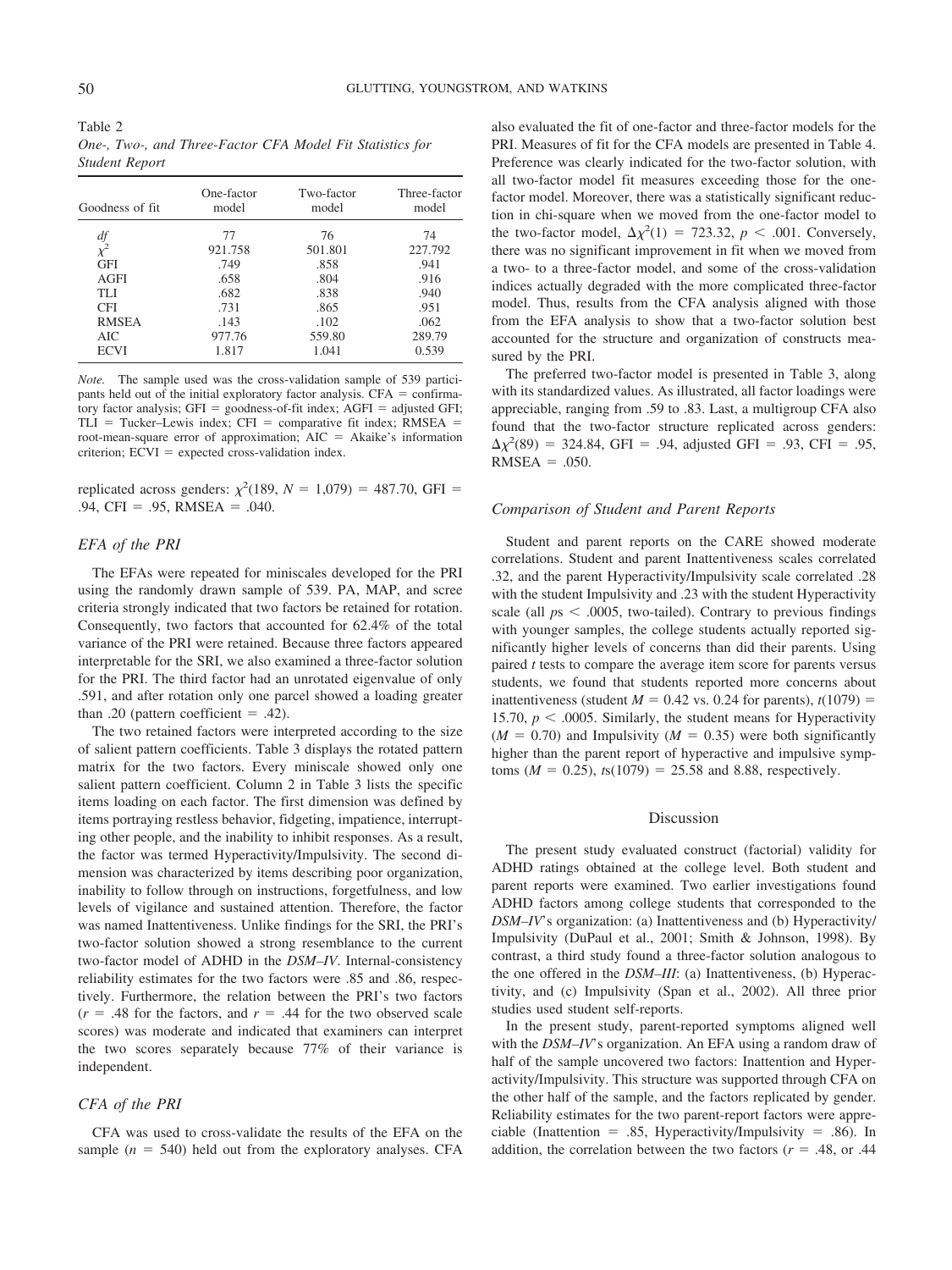| Table 3                                                                                              |  |  |  |  |  |
|------------------------------------------------------------------------------------------------------|--|--|--|--|--|
| Promax Pattern Coefficients and Confirmatory Factor Analysis Loadings for Parent Reported Miniscales |  |  |  |  |  |

|                  |                                                                                                                                                                                                                                                                               |                                     |                        | Factor<br>loading |                |
|------------------|-------------------------------------------------------------------------------------------------------------------------------------------------------------------------------------------------------------------------------------------------------------------------------|-------------------------------------|------------------------|-------------------|----------------|
| Miniscale<br>no. | Items in each miniscale                                                                                                                                                                                                                                                       | Hypothesized<br>factor of miniscale | Miniscale<br>$p$ value | $\mathbf{1}$      | $\overline{c}$ |
| 1                | Seemed "on the go" or acted as if "driven by a motor."<br>Listened well when spoken to directly. <sup>a</sup><br>Had difficulty engaging in leisure activity.                                                                                                                 | Hyperactive/Distractible            | .19                    | .56<br>.65        |                |
| $\overline{2}$   | People inside and outside the family called him/her "hyper."<br>Interrupted people's conversations or activities.<br>"Restless" is a word that described my child.<br>Demonstrated patience and self-control. <sup>a</sup><br>Fidgeted with hand or feet or squirmed in seat. | Hyperactive/Distractible            | .15                    | .77<br>.85        |                |
| 3                | Talked excessively.<br>Ran around or climbed things in stores or when visiting friends.<br>Barged into groups, conversations, or situations not meaning to be<br>offensive.                                                                                                   | Hyperactive/Distractible            | .15                    | .72<br>.73        |                |
| $\overline{4}$   | Easy for him/her to stay seated. <sup>a</sup><br>When questions or comments were being made, he/she was already<br>talking.<br>Had very good control of his/her temper. <sup>a</sup>                                                                                          | Hyperactive/Distractible            | .15                    | .80<br>.80        |                |
| 5                | Blurted out answers before questions had been completed.<br>Sat still during meals. <sup>a</sup><br>Patient when waiting his/her turn. <sup>a</sup>                                                                                                                           | Hyperactive/Distractible            | .15                    | .70<br>.80        |                |
| 6                | Left things until the last minute.<br>Followed directions given by teachers or parents.<br>Followed through on instructions and finished projects or assignments. <sup>a</sup><br>School assignments were remembered and necessary material brought<br>home. <sup>a</sup>     | Inattentiveness                     | .16                    |                   | .79<br>.76     |
| 7                | Made "careless" mistakes on homework, exams, or other activities.<br>Not aware he/she was being spoken to; seemed in a "fog."<br>Finished school assignments independently. <sup>a</sup><br>Got ready for school in the morning on his/her own. <sup>a</sup>                  | Inattentiveness                     | .14                    |                   | .73<br>.77     |
| 8                | Easily distracted by extraneous stimuli.<br>Once started, could get through most homework independently. <sup>a</sup><br>Avoided, disliked, or was reluctant to engage in tasks that required mental<br>effort.                                                               | Inattentiveness                     | .15                    |                   | .65<br>.73     |
| 9                | Once started, he/she finished simple chores without reminders. <sup>a</sup><br>Seemed "spacey" or "out of it" in social interactions.<br>Had difficulty sustaining attention during tasks or leisure activities.                                                              | Inattentiveness                     | .14                    |                   | .68<br>.72     |
| 10               | Good at organizing tasks or activities. <sup>a</sup><br>Often lost things necessary for tasks or activities (e.g., school assignments,<br>pencils, books).<br>Forgetful in daily activities.                                                                                  | Inattentiveness                     | .14                    |                   | .84<br>.77     |

*Note.*  $N = 1,079$ , randomly divided into two samples used for principal-axis factoring extraction exploratory factor analysis with promax rotation (*n* = 540) and confirmatory factor analysis of the hypothesized structure (*n* 539). Pattern coefficients greater than or equal to .40 are considered salient. Interpretation was simplified through the presentation of only salient coefficients for the exploratory factor analysis. All nonzero loadings from the confirmatory factor analysis model are presented. The miniscale *p* value represents the averaged difficulty level of items in the miniscale. Thus, if a miniscale contained three items with *p* values that showed 22% of respondents answered *agree,* 20% of respondents answered *agree,* and 18% of respondents answered *agree*, the *p* value for the miniscale would equal .20 (i.e., [.22 + .20 + .18]/3). In the factor loadings, the first coefficient given is the promax pattern coefficient, and the second is the confirmatory factor analysis factor loading. Test items are from *The College ADHD Response Evaluation (CARE),* by J. Glutting, D. Sheslow, & W. Adams. Copyright 2002 by Wide Range, Inc. Reproduction of items for test use is prohibited. Reprinted with permission.

<sup>a</sup> Questions stated in the affirmative were reverse coded for all analyses—that is, agree (0 points), undecided (1 point), and disagree (2 points).

between observed scores) was moderate and suggested a high level of score independence.

The *DSM–IV*'s definition of ADHD is partly the result of factor analyses of parent data (e.g., Bauermeister et al., 1992; DuPaul et al., 2001; Frick et al., 1994; Lahey et al., 1994). These studies were conducted at the time sons and daughters were children and, because of age limitations, did not incorporate children's selfreports. Parents in the current study were asked to recall behavior at the time their son or daughter attended elementary school. This

procedure made offspring in the current study similar in age to the range used in other studies. Therefore, the obtained two-factor solution was expected.

Findings based on self-report did not uphold the *DSM–IV*'s organization of ADHD. The findings also failed to align with two prior factor analyses of self-reported ADHD at the college level (DuPaul et al., 2001; Smith & Johnson, 1998) but did align with results from a third analysis (Span et al., 2002). The current EFA suggested three self-report factors: Inattention, Hyperactivity, and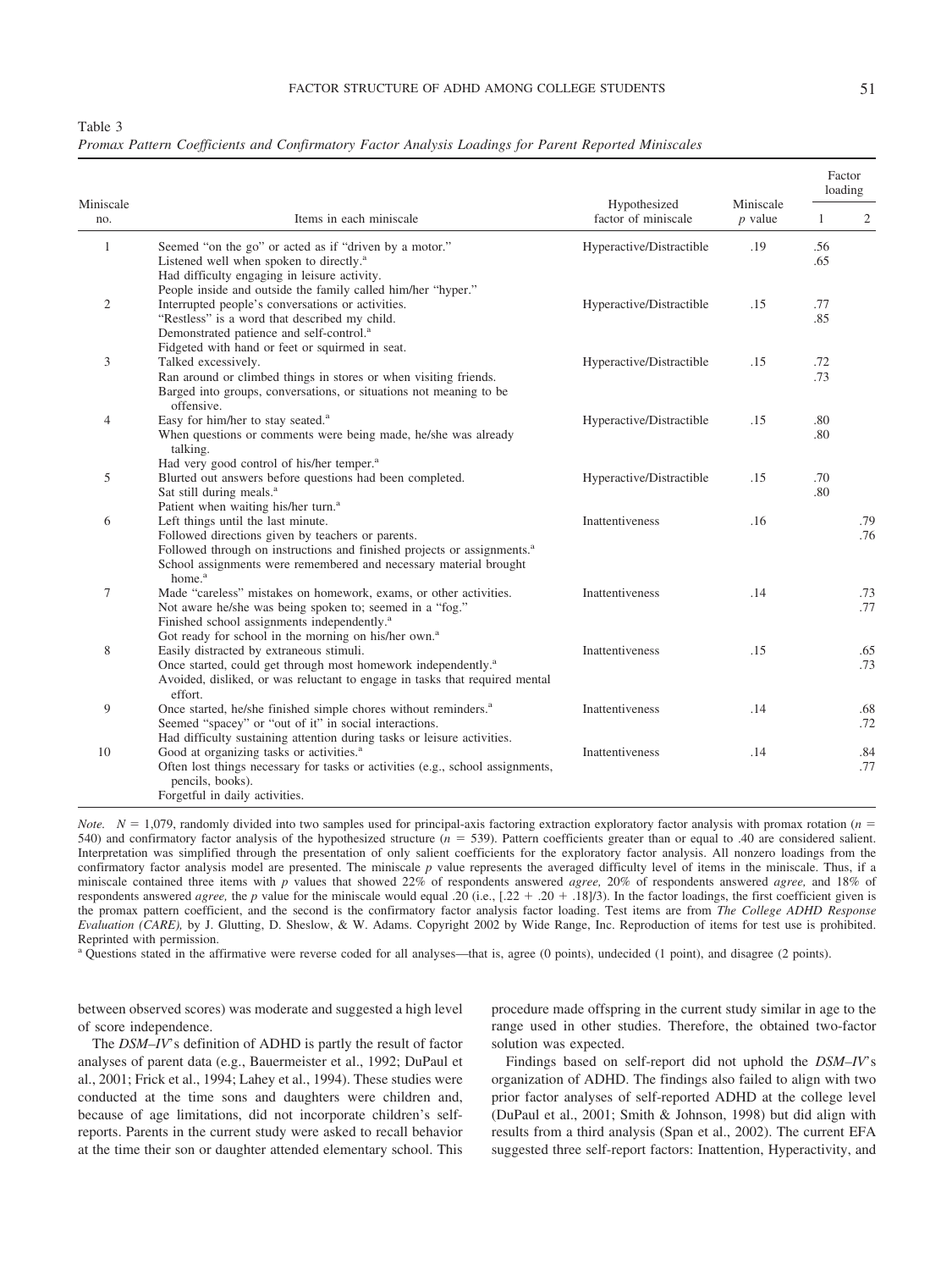Table 4 *One-, Two-, and Three-Factor CFA Model Fit Statistics for Parent Report*

| Goodness<br>of fit  | One-factor<br>model | Two-factor<br>model | Three-factor<br>model |  |  |
|---------------------|---------------------|---------------------|-----------------------|--|--|
|                     | 35                  | 34                  | 33                    |  |  |
| $\frac{df}{\chi^2}$ | 776.483             | 53.165              | 52.556                |  |  |
| <b>GFI</b>          | .670                | .980                | .981                  |  |  |
| <b>AGFI</b>         | .482                | .968                | .968                  |  |  |
| <b>TLI</b>          | .633                | .990                | .990                  |  |  |
| <b>CFI</b>          | .715                | .993                | .992                  |  |  |
| <b>RMSEA</b>        | .198                | .032                | .033                  |  |  |
| AIC                 | 816.483             | 95.165              | 96.556                |  |  |
| <b>ECVI</b>         | 1.515               | 0.177               | 0.179                 |  |  |

*Note.* Sample  $(n = 540)$  was the cross-validation sample held out of the initial exploratory factor analysis. CFA  $=$  confirmatory factor analysis;  $GFI = goodness-of-fit index$ ;  $AGFI = adjusted GFI$ ;  $TLI = Tucker-Lewis$ index;  $\overline{CFI}$  = comparative fit index;  $\overline{RMSEA}$  = root-mean-square error of approximation;  $AIC = Akaike's$  information criterion;  $ECVI = expected$ cross-validation index.

Impulsivity. This structure closely parallels the three-factor model of ADHD in the *DSM–III*. Each of the three factors showed reasonable reliability estimates (Inattention  $= .82$ , Hyperactivity  $= .87$ , Impulsivity  $= .77$ ). The three-factor organization was also confirmed through a CFA on an independent sample and again by gender. In addition, moderate correlations between the three factors (highest  $r = .47$ ) indicated that each dimension represents a distinct, albeit correlated, aspect of ADHD symptomatology.

The difference between student and parent results is not surprising. Prior investigations with parents and adolescents showed low agreement about attention problems (Rohde et al., 1999). Parentand student-report results for the current sample showed moderate correlations ( $rs = .23-.32$  for similar constructs), which is consistent with or slightly larger than expected for parent–youth agreement about attention problems and externalizing behaviors (Achenbach, 1991; Achenbach et al., 1987; Achenbach & Rescorla, 2001).

The divergence in student structures cannot be attributed to the informant. The three prior studies, as well as the current investigation, used self-reports. The differences also cannot be due to age, ability level, or sample size, because all four investigations examined individuals attending college and used large sample sizes, each of which included 400 or more participants. Likewise, factoring methods may not fully account for the discrepancies. Two studies used EFA, and three used CFA. Moreover, one of the former studies, as well as the current investigation, used both EFA and CFA. However, it is worth noting that the present study is the first in this content area to use what methodologists agree are the most accurate decision rules for determining the number of factors: PA (Glorfeld, 1995; Horn, 1965) and the MAP method (Velicer, 1976). Prior investigations have relied on algorithms (maximumlikelihood estimation chi-square and derivative fit indices, or the Kaiser criterion of retaining eigenvalues greater than 1.0) that have demonstrated a tendency to retain too many factors (Velicer et al., 2000). It would be valuable to reanalyze prior data sets using PA and MAP to see whether these more conservative and accurate methods consistently suggest a two-factor structure.

It remains an open question whether a two- or a three-factor model best accounts for student-reported ADHD. A small number of studies using adolescent self-reports found a three-factor structure similar to the one obtained here (Gomez et al., 1999; Pillow et al., 1998). However, the most plausible reason why the current study obtained a three-factor solution relates to its extensive sampling of impulsivity content. The three earlier studies used either 18 items, 1 for each ADHD criterion in the *DSM–IV* (Smith & Johnson, 1998; Span et al., 2002), or 24 items, 18 of which came directly from the *DSM–IV* (DuPaul et al., 2001). These items were used to define the entire content domain of ADHD. Yet only three of the *DSM–IV*'s ADHD criteria evaluate impulsivity. The SRI, conversely, augments domain sampling by going beyond the *DSM–IV*. Mental health professionals who work with college students with ADHD developed items appropriate to the specific contexts and demands of college life (e.g., studying and doing homework, sitting through lectures, answering questions, taking exams, completing projects on time). As a result, the SRI uses 13 items to sample impulsivity content. This is over four times more than the three criteria in the *DSM–IV*. Therefore, the emergence of an Impulsivity factor may be a consequence of the current study including developmentally appropriate items that provide a more thorough assessment of impulsivity content.

The majority of constructs used to describe child adjustment and well-being are tied to observable behaviors (Edelbrock, 1988; McDermott, 1986). Such objective phenomena are usually evaluated through ratings completed by knowledgeable adults (e.g., parents and teachers). It may be the case that symptoms associated with impulsivity become more internalized and concealed by the time individuals reach college age. If so, an Impulsivity factor is less likely to emerge when ADHD ratings are obtained from parents, friends, or employers. Alternatively, hyperactivity and impulsivity may serve as a single construct in childhood because self-monitoring skills have not developed fully (Span et al., 2002). For these reasons, self-reported impulsivity levels not only are useful but also may be necessary to obtain a full understanding of ADHD at the college level.

Results were unexpected for specific criteria in the *DSM–IV*. Although 15 of the 18 items in the student-report analysis loaded on their hypothesized factor, 3 items were problematic. Two *DSM–IV* items theoretically should have loaded on the Inattentiveness dimension but showed appreciable pattern coefficients on the Hyperactivity factor (i.e., "I am easily distracted by extraneous stimuli," and "I do not seem to listen when spoken to directly"). Likewise, the item "I talk excessively" was expected to load on Hyperactivity but instead loaded on the Impulsivity factor. These three items were previously found to be problematic during an EFA of the *DSM–IV*'s criteria (cf. Glutting, Sheslow, & Adams, 2002). Thus, findings for specific items align with results from above to suggest that, by themselves, the *DSM–IV* criteria may be insensitive to the developmental expression of how, when, and where ADHD occurs with college students.

Outcomes from the current study need to be replicated and extended. One limitation of the study is that only 5% of the sample was known to have ADHD. Current factor structures obtained with both students and parents need to be further explored with clinical samples. A second limitation is that the study did not address diagnostic utility. A prior investigation reported high levels of discriminant validity for the CARE, but the ADHD group was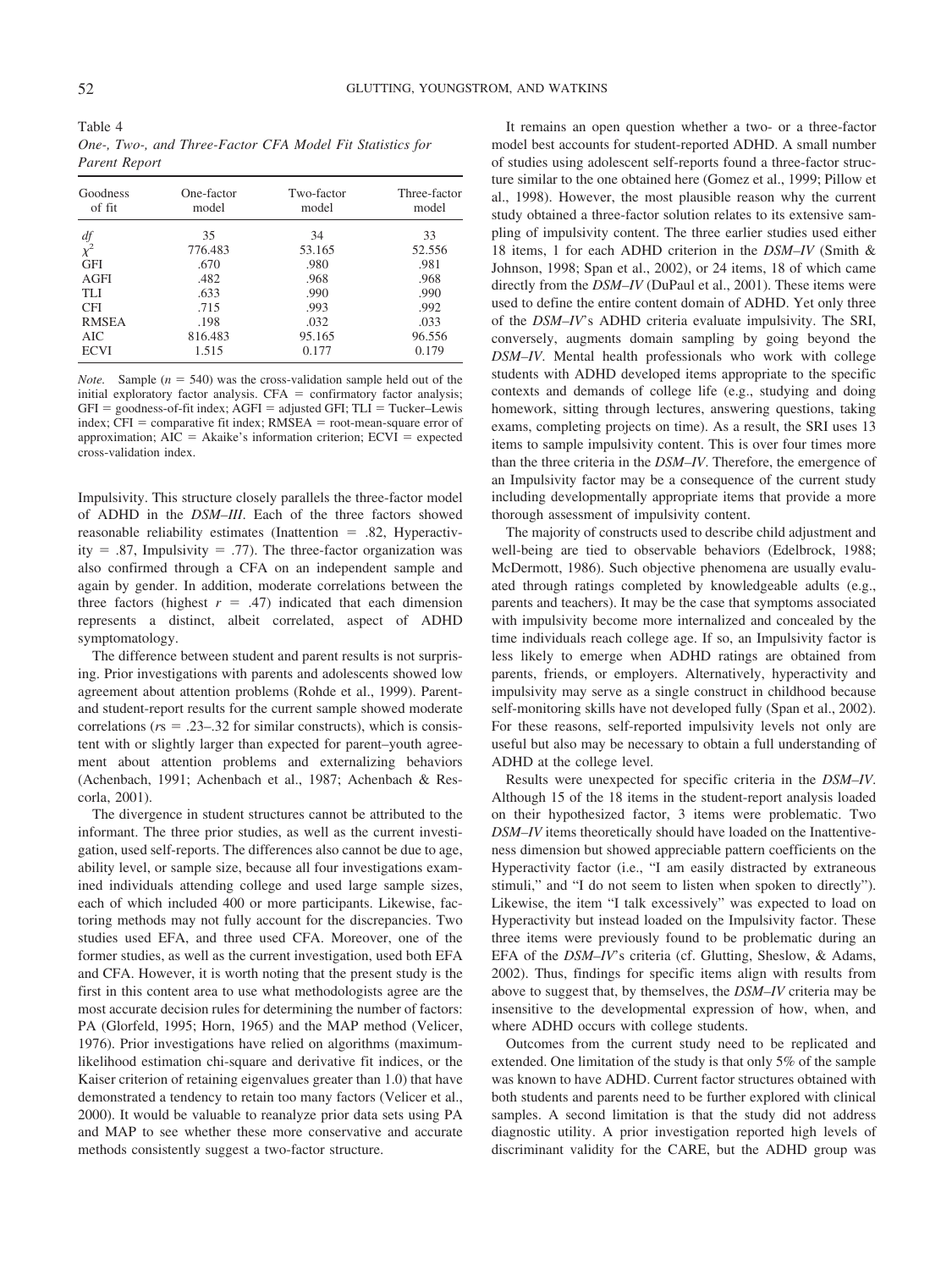restricted to 55 participants (Glutting, Sheslow, & Adams, 2002). Further validation is required with larger and more varied clinical samples (e.g., comparing CARE results of those with ADHD vs. those with LD and of student vs. parent raters). Likewise, associations to important criteria such as college grade point average are needed to determine the extent to which ADHD impedes academic performance.

A benefit of the CARE is its use of multiple informants. Although current results show that the CARE has good factorial validity, the findings are incomplete because they did not separate trait variance from source variance. When only a single source is used to evaluate the properties of ADHD measures, it is impossible to separate the amount of trait variance (e.g., inattentiveness, hyperactivity, impulsivity) from that due to source variance (i.e., the rater). Two recent studies with children demonstrated that up to 59% of the common variance between parent and teacher ratings of ADHD was due to source rather than trait variance (Burns, Walsh, & Gomez, 2003; Gomez, Burns, Walsh, & Moura, 2003). Similar analyses need to be conducted between student and parent ratings from the CARE to determine whether strong source effects are also present in ADHD assessments at the college level.

It is surprising that students in the current study reported higher average symptom scores than did parents, which differs from previous reports with younger adolescents who underreported symptoms (Cantwell, Lewinsohn, Rohde, & Seeley, 1997). It is possible that college students might have more insight into their own symptoms than is typical for youths with externalizing problems, by virtue of either their age or their above-average cognitive ability. The parent and student inventories did not include exactly the same item content, but this seems unlikely to explain the differences fully, as parent report of hyperactive and impulsive symptoms was lower than the averages for both hyperactive and impulsive items considered separately for student reports. Given the discrepancies obtained here, it is likely that examiners need to administer both the SRI and the PRI to enhance the ecological validity of ADHD assessments by emphasizing the value of crossinformant inputs. In addition, like most personality measures, the SRI and PRI are dependent on the insight and accuracy of raters. Examiners need to be aware of this limitation and take into account that the validity of the SRI and PRI is compromised whenever raters lack insight or purposively over- or underreport symptoms.

#### References

- Achenbach, T. M. (1991). *Integrative guide for the 1991 CBCL/4*–*18, YSR, and TRF profiles*. Burlington: University of Vermont, Department of Psychiatry.
- Achenbach, T. M., McConaughy, S. H., & Howell, C. T. (1987). Child/ adolescent behavioral and emotional problems: Implications of crossinformant correlations for situational specificity. *Psychological Bulletin, 101,* 213–232.
- Achenbach, T. M., & Rescorla, L. (2001). *Achenbach System of Empirically Based Assessment.* Burlington: University of Vermont, Department of Psychiatry.
- Allen, M. J., & Yen, W. M. (1979). *Introduction to measurement theory.* Monterey, CA: Brooks/Cole.
- American Psychiatric Association. (1980). *Diagnostic and statistical manual of mental disorders* (3rd ed.). Washington, DC: Author.
- American Psychiatric Association. (1987). *Diagnostic and statistical manual of mental disorders* (3rd ed., rev.). Washington, DC: Author.
- American Psychiatric Association. (1994). *Diagnostic and statistical manual of mental disorders* (4th ed.). Washington, DC: Author.
- Arbuckle, J. L., & Wothke, W. (1999). *AMOS 4.0: Users guide*. Chicago: Small Works.
- Barbett, S. F., & Korb, R. A. (1997). *Enrollment in higher education: Fall* 1995 (NCES 97-440). Washington, DC: National Center for Educational Statistics, U. S. Department of Education, Office of Educational Research and Improvement.
- Barkley, R. A. (1990). *Attention deficit hyperactivity disorder: A handbook for diagnosis and treatment*. New York: Guilford Press.
- Barkley, R. A. (1998). *Attention-deficit hyperactivity disorder: A handbook of diagnosis and treatment* (2nd ed.). New York: Guilford Press.
- Barkley, R. A., Fischer, M., Edelbrock, C. S., & Smallish, L. (1990). The adolescent outcome of hyperactive children diagnosed by research criteria: I. An 8-year prospective follow-up study. *Journal of the American Academy of Child and Adolescent Psychiatry, 29,* 546 –557.
- Barkley, R. A., Fischer, M., Smallish, L., & Fletcher, K. (2002). The persistence of attention-deficit/hyperactivity disorder into young adulthood as a function of reporting source and definition of disorder. *Journal of Abnormal Psychology, 111,* 279 –289.
- Bauermeister, J. J., Alegria, M., Bird, H., Robio-Stipec, M., & Canino, G. (1992). Are attentional-hyperactivity deficits unidimensional or multidimensional syndromes? Empirical findings from a community survey. *Journal of the American Academy of Child and Adolescent Psychiatry, 31,* 423– 431.
- Bentler, P. M., & Bonett, D. G. (1980). Significance tests and goodness of fit in the analysis of covariance structures. *Psychological Bulletin, 88,* 588 – 606.
- Biederman, J. (2003). Pharmacotherapy for attention-deficit/hyperactivity disorder (ADHD) decreases the risk for substance abuse: Findings from a longitudinal follow-up of youths with and without ADHD. *Journal of Clinical Psychiatry, 64,* 3– 8.
- Biederman, J. Faraone, S. V., Taylor, A., Sienna, M., Williamson, S., & Fine, C. (1998). Diagnostic continuity between child and adolescent ADHD: Findings from a longitudinal clinical sample. *Journal of the American Academy of Child Adolescent Psychiatry, 37,* 305–313.
- Bird, H. R., Gould, M. S., & Staghezza, B. (1992). Aggregating data from multiple informants in child psychiatry epidemiological research. *Journal of the American Academy of Child and Adolescent Psychiatry, 31,*  $78 - 85.$
- Brown, T. E. (1996). *Brown Attention-Deficit Disorders Scales.* San Antonio, TX: Psychological Corporation.
- Browne, M. W., & Cudeck, R. (1993). Alternative ways of assessing model fit. In K. A. Bollen & J. S. Long (Eds.), *Testing structural equation models* (pp. 136 –162). Newbury Park, CA: Sage.
- Buja, A., & Eyuboglu, N. (1992). Remarks on parallel analysis. *Multivariate Behavioral Research, 27,* 509 –540.
- Burns, G. L., Walsh, J. A., & Gomez, R. (2003). Convergent and discriminant validity of trait and source effects in ADHD-inattention and hyperactivity/impulsivity measures across a 3-month interval. *Journal of Abnormal Child Psychology, 31,* 529 –541.
- Burns, G. L., Walsh, J. A., Patterson, D. R., Holte, C. S., Sommers-Flanagan, R., & Parker, C. M. (1997). Internal validity of the disruptive behavior disorder symptoms: Implications from parent ratings for a dimensional approach to symptom validity. *Journal of Abnormal Child Psychology, 25,* 307–319.
- Cantwell, D. P., Lewinsohn, P. M., Rohde, P., & Seeley, J. R. (1997). Correspondence between adolescent report and parent report of psychiatric diagnostic data. *Journal of the American Academy of Child & Adolescent Psychiatry, 36,* 610 – 619.
- Cattell, R. B. (1966). The scree test for the number of factors. *Multivariate Behavioral Research, 1,* 245–276.
- College Board. (2000). *National SAT averages*. Retrieved November, 2000, from www.collegeboard.org/stat/cbsenior/html/sat00c.html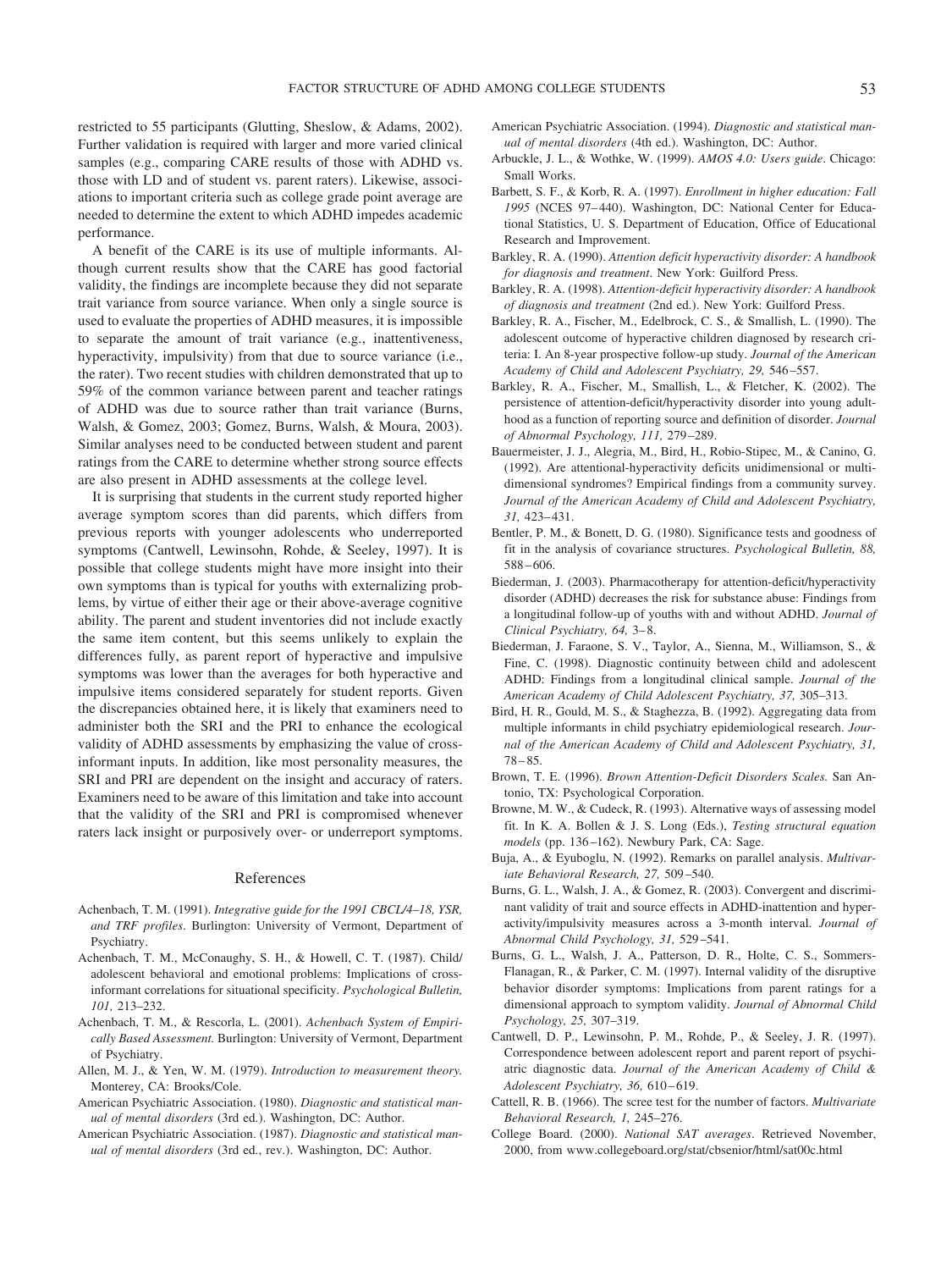- Collett, B. R., Crowley, S. L., Gimpel, G. A., & Greenson, J. N. (2000). The factor structure of *DSM–IV* attention deficit-hyperactivity symptoms: A confirmatory factor analysis of the ADHD:SRS. *Journal of Psychoeducational Assessment, 18,* 361–373.
- Conners, C. K., Erhardt, D., Epstein, J. N., Parker, J. D., Sitarenios, G., & Sparrow, E. (1999). Self-ratings of ADHD symptoms in adults: I. Factor structure and normative data. *Journal of Attention Disorders, 3,* 141– 151.
- Conners, C. K., Erhardt, D., & Sparrow, E. (1999). *Conners' Adult ADHD Rating Scales (CAARS): Technical manual.* Odessa, FL: Psychological Assessment Resources.
- Cronbach, L. J. (1951). Coefficient alpha and the internal structure of tests. *Psychometrika, 16,* 297–334.
- Danforth, J. S., Barkley, R. A., & Stokes, T. F. (1991). Observations of parent-child interactions with hyperactive children: Research and clinical implications. *Clinical Psychology Review, 11,* 703–727.
- DuPaul, G. J. (1991). Parent and teacher ratings of ADHD symptoms: Psychometric properties in a community-based sample. *Journal of Clinical Child Psychology, 20,* 242–253.
- DuPaul, G. J., Schaughency, E. A., Weyandt, L. L., Weyandt, G. T., Kiesner, J., Ota, K., & Stanish, H. (2001). Self-report of ADHD symptoms in university students: Cross-gender and cross-national prevalence. *Journal of Learning Disabilities, 34,* 370 –379.
- Edelbrock, C. S. (1988). Informant reports. In E. S. Shapiro & T. R. Kratchowill (Eds.), *Behavioral assessment in schools: Conceptual foundations and practical applications* (pp. 352–373). New York: Guilford Press.
- Eisenberg, L. (1966). The management of the hyperkinetic child. *Developmental Medical Child Neurology, 8,* 593– 632.
- Fabrigar, L. R., Wegener, D. T., MacCallum, R. C., & Strahan, E. J. (1999). Evaluating the use of exploratory factor analysis in psychological research. *Psychological Methods, 4,* 272–299.
- Fergusson, D. M., Lynskey, M. T., & Horwood, L. J. (1997). Attentional difficulties in middle childhood and psychosocial outcomes in young adulthood. *Journal of Child Psychology & Psychiatry & Allied Disciplines, 38,* 633– 644.
- Fischer, M., Barkley, R. A., Fletcher, K. E., & Smallish, L. (1993). The stability of dimensions of behavior in ADHD and normal children over an 8 year period. *Journal of Abnormal Child Psychology, 21,* 315–337.
- Frick, P. J., Lahey, B. B., Appelgate, B., Kerdyk, L., Ollendick, T., Hynd, G. W., et al. (1994). *DSM–IV* field trials for the disruptive and attention deficit disorders: Diagnostic utility of symptoms. *Journal of the American Academy of Child and Adolescent Psychiatry, 33,* 529 –539.
- Gittelman, R., Mannuzza, S., Shenker, R., & Bonagura, N. (1985). Hyperactive boys almost grown up: I. Psychiatric status. *Archives of General Psychiatry, 42,* 937–947.
- Glorfeld, L. W. (1995). An improvement on Horn's parallel analysis methodology for selecting the correct number of factors to retain. *Educational and Psychological Measurement, 55,* 377–393.
- Glutting, J., & Oakland, T. (1993). *GATSB: Guide to the assessment of test session behavior for the WISC-III and WIAT.* San Antonio, TX: Psychological Corporation.
- Glutting, J., Sheslow, D., & Adams, W. (2002). *The College ADHD Response Evaluation (CARE).* Wilmington, DE: Wide Range, Inc.
- Glutting, J. J., Monaghan, M. C., Adams, W., & Sheslow, D. (2002). Some psychometric properties of a system to measure ADHD among college students: Factor pattern, reliability, and one-year predictive validity. *Measurement and Evaluation in Counseling and Development, 34,* 194 – 208.
- Gomez, R., Burns, G. L., Walsh, J. A., & Moura, M. A. (2003). Trait, source, and error variance in ADHD symptoms in Australian and Brazilian children: A multitrait–multisource confirmatory factor analytic approach to the construct validity of ADHD rating scales. *Psychological Assessment, 15,* 3–16.
- Gomez, R., Harvey, J., Quick, C., Scharer, I., & Harris, G. (1999). *DSM–V* AD/HD: Confirmatory factor models, prevalence, and gender and age differences based on parent and teacher ratings of Australian primary school children. *Journal of Child Psychology and Psychiatry, 40,* 265– 274.
- Gorsuch, R. L. (1983). *Factor analysis* (2nd ed.). Hillsdale, NJ: Erlbaum.
- Gorsuch, R. L. (1997). Exploratory factor analysis: Its role in item analysis. *Journal of Personality Assessment, 68,* 532–560.
- Heiligenstein, E., Conyers, L. M., Berns, A. R., & Smith, M. A. (1998). Preliminary normative data on *DSM–IV* attention deficit hyperactivity disorder in college students. *College Health, 46,* 185–188.
- Heiligenstein, E., Guenther, G., Levy, A., Savino, F., & Fulwiler, J. (1999). Psychological and academic functioning in college students with attention deficit hyperactivity disorder. *College Health, 47,* 181–185.
- Hinshaw, S. P., Henker, B., & Whalen, C. K. (1984). Cognitive– behavioral and pharmacologic interventions for hyperactive boys: Comparative and combined effects. *Journal of Consulting and Clinical Psychology, 52,* 739 –749.
- Holland, M. L., Gimpel, G. A., & Merrell, K. (1998). Innovations in assessing ADHD: Development, psychometric properties, and factor structure of the ADHD Symptoms Rating Scale (ADHD-SRS). *Journal of Psychopathology and Behavioral Assessment, 20,* 307–332.
- Horn, J. L. (1965). A rationale and test for the number of factors in factor analysis. *Psychometrika, 30,* 179 –185.
- Hu, L., & Bentler, P. M. (1995). Evaluating model fit. In R. Hoyle (Ed.), *Structural equation modeling, issues, concepts, and applications* (pp. 76 –99). Newbury Park, CA: Sage.
- Jöreskog, K. G. (1993). Testing structural equation models. In K. A. Bollen & J. S. Long (Eds.), *Testing structural equation models* (pp. 294 –316). Newbury Park, CA: Sage.
- Kane, R. L., Mikalac, C., Benjamin, S., & Barkley, R. A. (1990). Assessment and treatment of adults with ADHD. In R. A. Barkley (Eds.), *Attention deficit hyperactivity disorder: A handbook for diagnosis and treatment* (pp. 121–150). New York: Guilford Press.
- Kaplan, D. (1990). Evaluating and modifying covariance structure models: A review and recommendation. *Multivariate Behavioral Research, 25,* 137–155.
- Klein, R. G., & Mannuzza, S. (1991). Long-term outcome of hyperactive children. *Journal of the American Academy of Child and Adolescent Psychiatry, 30,* 383–387.
- Kline, R. B. (1988). Methodological considerations in the evaluation of the convergence of psychiatric diagnoses and parent-informant checklists. *Journal of Abnormal Child Psychology, 16,* 289 –298.
- Kline, R. B. (1998). *Principles and practice of structure equation modeling.* New York: Guilford Press.
- Lahey, B. B., Applegate, B., McBurnett, K., Biederman, J., Greenhill, L., Hynd, G., et al. (1994). *DSM-IV* field trials for attention deficit/hyperactivity disorder in children and adolescents. *Journal of the American Academy of Child and Adolescent Psychiatry, 151,* 1673–1685.
- Latham, P. H. (1995). Legal issues to the postsecondary student with ADD. Journal of Postsecondary Education and Disability, 11, 53-61.
- Loeber, R., Green, S. M., Lahey, B. B., Frick, P. J., & McBurnett, K. (2000). Findings on disruptive behavior disorders from the first decade of the developmental trends study. *Clinical Child and Family Psychology Review, 3,* 37– 60.
- Loeber, R., Green, S. M., Lahey, B. B., & Stouthamer-Loeber, M. (1989). Optimal informants on childhood disruptive behaviors. *Development and Psychopathology, 1,* 317–337.
- Mannuzza, S., Gittelman-Klein, R., Bessler, A., Malloy, P., & LaPadula, M. (1993). Adult outcomes of hyperactive boys: Educational achievement, occupational rank, and psychiatric status. *Archives of General Psychiatry, 50,* 565–576.
- McBurnett, K., Lahey, B. B., & Pfiffner, L. J. (1993). Diagnosis of